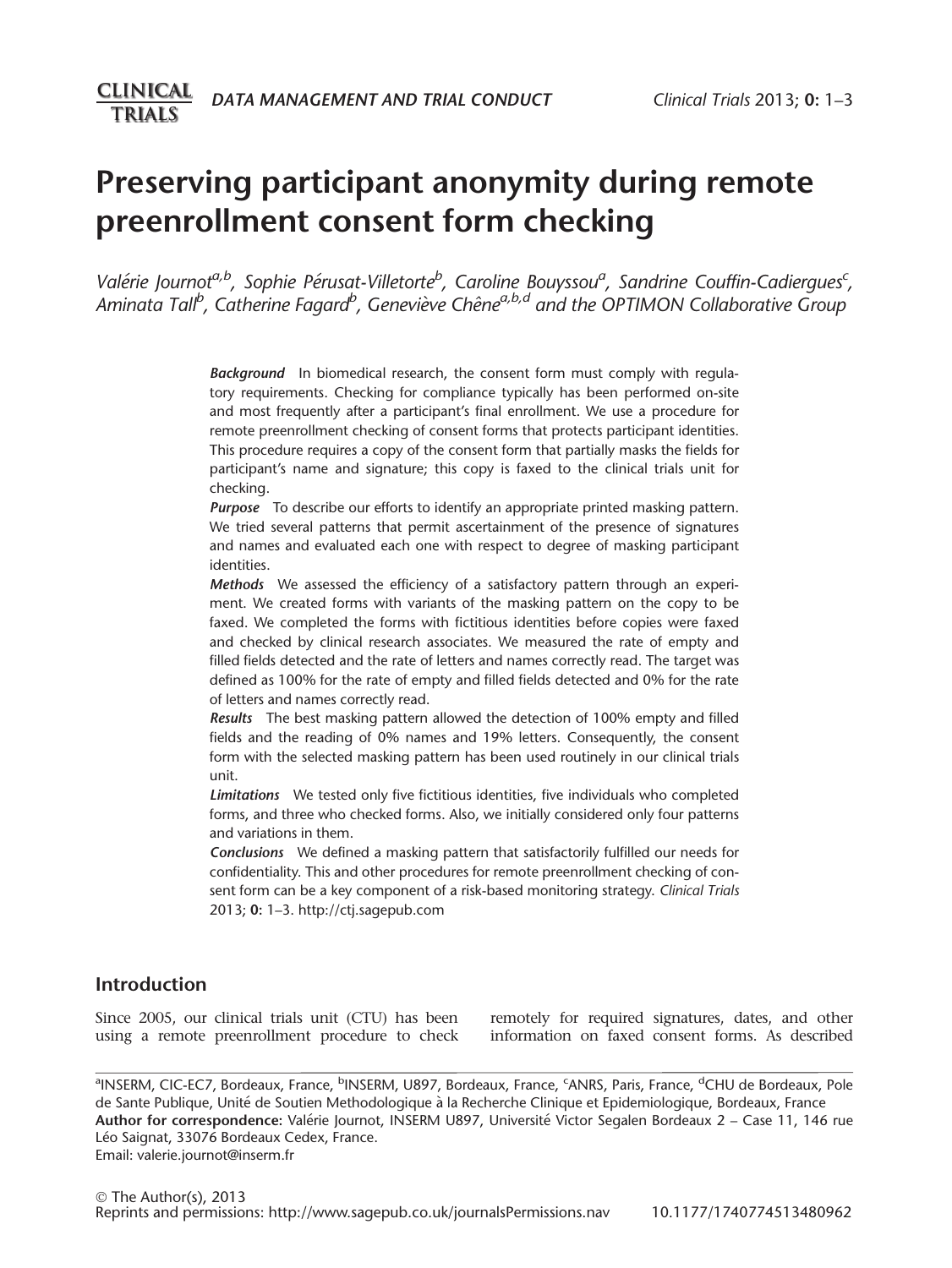#### 2 V Journot et al.



Figure 1. Successive patterns used to partially mask participants' names and signatures on the additional copy of the consent form and their deficiencies (CMG-EC INSERM U897/ANRS).

elsewhere, the procedure respects participant anonymity and allows the investigator to bring nonconforming forms into compliance with study and regulatory requirements before participant enrollment [1]. We describe how we created a pattern partially masking participant identities and how we assessed its efficiency to preserve participant anonymity during the faxing of consent form and central review.

## **Methods**

In order to render the participants' signatures and names and content of other fields illegible but still to be able to confirm that the required information had been recorded, we successively tried different masking patterns printed in such fields, as shown in Figure 1. For patterns C and D, the background was designed by randomly placing letters throughout the field, thus creating an irregular weave.

Our goal was to make the identifying field content visible but not legible on the faxed copy of the consent form. With pattern A, the text was sometimes legible in the horizontal white bar. With pattern B, the faxing process changed contrast levels so that the written information became legible. With pattern C, the field content was never legible, but none of the content was visible. With pattern D, the field content was visible, with the amount depending on the number and the width of the vertical white bars.

We designed eight variants of pattern D by varying the zoom of the background (50% or 100%) and spacing  $(5.0 \text{ or } 7.5 \text{ mm})$  and width  $(1 \text{ or } 2 \text{ mm})$  of the vertical white bars. Eight test consent forms, each with one original, two blank copies, and one copy with a variant of pattern D in the selected fields, were printed and collated. Each consent form contained six lines with two fields for a name and a signature on each line.

Five surnames were selected from http://www.geopatronyme.com/disparu/30: one short surname (four letters), one medium surname (eight letters), one long surname (11 letters), one hyphenated surname, and one surname with letters uncommon in French. These five surnames were associated with five common first names chosen from http:// meilleursprenoms.com/site/EnVogue/Antan/Antan/ 1960a1969.htm, yielding five fictitious names: Bacquellier Jean, Lers Didier, L'Hermet-Gros Michel, Passevin Philippe, and Wozpanyak Alain.

To obtain different samples of handwriting on the test forms, we randomly selected five staff members who were not clinical research associates (CRAs) or project leaders. The five fictitious names were allocated randomly to the five staff members. For each test form, positions of the fictitious names and signatures were distributed randomly among the six lines of the form, with one line left empty. Each staff member completed the eight test forms with the allocated fictitious identifiers in the specified fields. We instructed the staff members to write surnames in uppercase, first names in lowercase except for the initial letter, and to write the fictitious surnames again in uppercase letters in the signature field.

The masked copies of the forms were faxed to the CTU and checked by three experienced CRAs who had not participated in the completion of test forms. These CRAs were asked whether something was visible in each field and, if so, which letters or names could be read. We coded the correct identification of empty or filled fields and correct reading of names or letters.

We defined the most efficient masking pattern to be the one that allowed the correct identification of empty and filled lines, and no correctly read names and letters in 100% of cases.

### **Results**

All empty lines were detected as empty (24 checks); the filled lines were detected as filled for 116 checks and as empty for 4 (overall error rate 3%). Errors concerned two fictitious names and appeared in two variants of the pattern that we consequently excluded from further consideration.

Among the six remaining patterns, names were read correctly for three patterns, indicating that larger white bars (2 mm) facilitated reading. Three first names and a component of the hyphenated